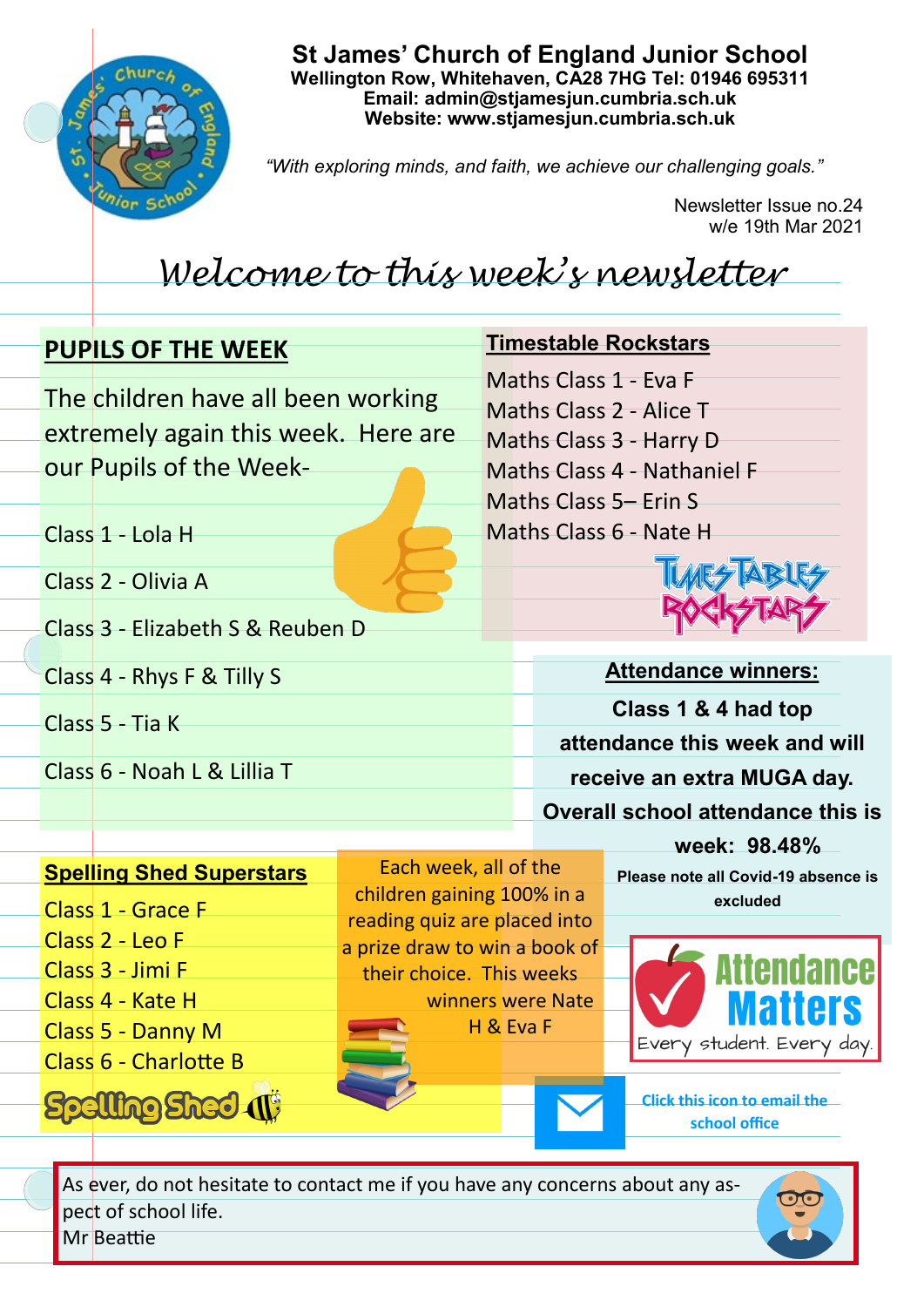After our first 2 weeks back in school, it is great to see the normal routines of school life returning. For some it has taken a while to adjust, which is to be expected after such a long absence but we are all really encouraged with the way we have all started to find our flow once again. I hope that parents support our decision in not hosting a non-uniform day today for Red Nose Day, as we felt it best to keep with our focus on settling the children in and didn't want to distract from that. By all means, families who want to support the charity can do so this evening while watching the show. The



work and behaviour the children have shown this week has been excellent and we are now able to post some highlights in our gallery pages. For a snapshot of things going on at St James :

Class 6 learning about [involuntary and voluntary muscles,](http://www.stjamesjun.cumbria.sch.uk/work/voluntary-and-involuntary-muscles./64163) Class 2 doing some [Henri Rousseau artwork](http://www.stjamesjun.cumbria.sch.uk/work/class-2-art---henri-rousseau/64232) and Class 3 exploring their thoughts about [who was responsible for Jesus](http://www.stjamesjun.cumbria.sch.uk/work/who-was-responsible-for-jesus-death/64164)' death.

**Parents Evening** – We have been busy over the last two weeks getting a sense with where your children are in their learning and in their behaviours for learning. We want to share these assessments and observations with you and feel that video conferencing is the safest way at this moment in time. At the beginning of the summer term we will be hosting two evenings where you can meet remotely with class teacher who will share recent assessment data and give a flavour with how your child has settled. Obviously we want to gauge your feedback with how school life is going and encourage you to speak to teacher via Seesaw Family App in the meantime. Further details of dates and times will follow.

**Yr 6 Residential** – A sign that the good times are returning has prompted us to look into some of the brighter extra-curricular events that we typically host at St James'. We have a couple of things in the pipe-line which I will keep secret for now so as not disappoint if it can't come off. But one thing I can share is that we have booked the Yr 6 residential!!! Yeah!!! We are delighted firstly that we have been given the green light for it go ahead, however, we have had to think carefully of how it can be organised safely.

With this in mind we have ensured:

We will stay in one place - We have decided to stick to one activity centre rather than a program of activities and different places. This will greatly reduce contact with the wider public.



We will stay local – We will use a centre called RobinWood/Barhaugh Hall, based in Alston Cumbria. It is a remote setting away from the nearby village.

This is a place we used in my previous school and has excellent facilities and staff. For a look see please see their website [https://www.robinwood.co.uk/activity\\_centers/barhaugh](https://www.robinwood.co.uk/activity_centers/barhaugh-hall/)-hall/

**We will stay outdoors** – All the science points to the fact that outdoors is safer than indoors. Because of this we have planned a trip that makes the most of this with a wide range of outdoor activities on offer.

We will leave it until late in the year – Graphs are going down and the roadmap is opening up well. By leaving a gap before our departure date 28th June -30th June, it offers time for Covid situation to improve further and gives a great deal of time to prepare risk assessments and share important information with parents.

**We will have a great time** - Our poor Yr 6 children had to miss out last year, we were desperate that our cur-

rent Yr 6 shouldn't. They have worked so hard and missed so much and it will be brilliant for them to have a lasting memory together before moving on to their respective secondary schools.

**Easter Holidays –** Spring Term finishes on Thursday 1<sup>st</sup> April. We wont be having an Easter Fayre or Church Service this year and so we will finish at normal time. Summer term will start on Monday 19th April.